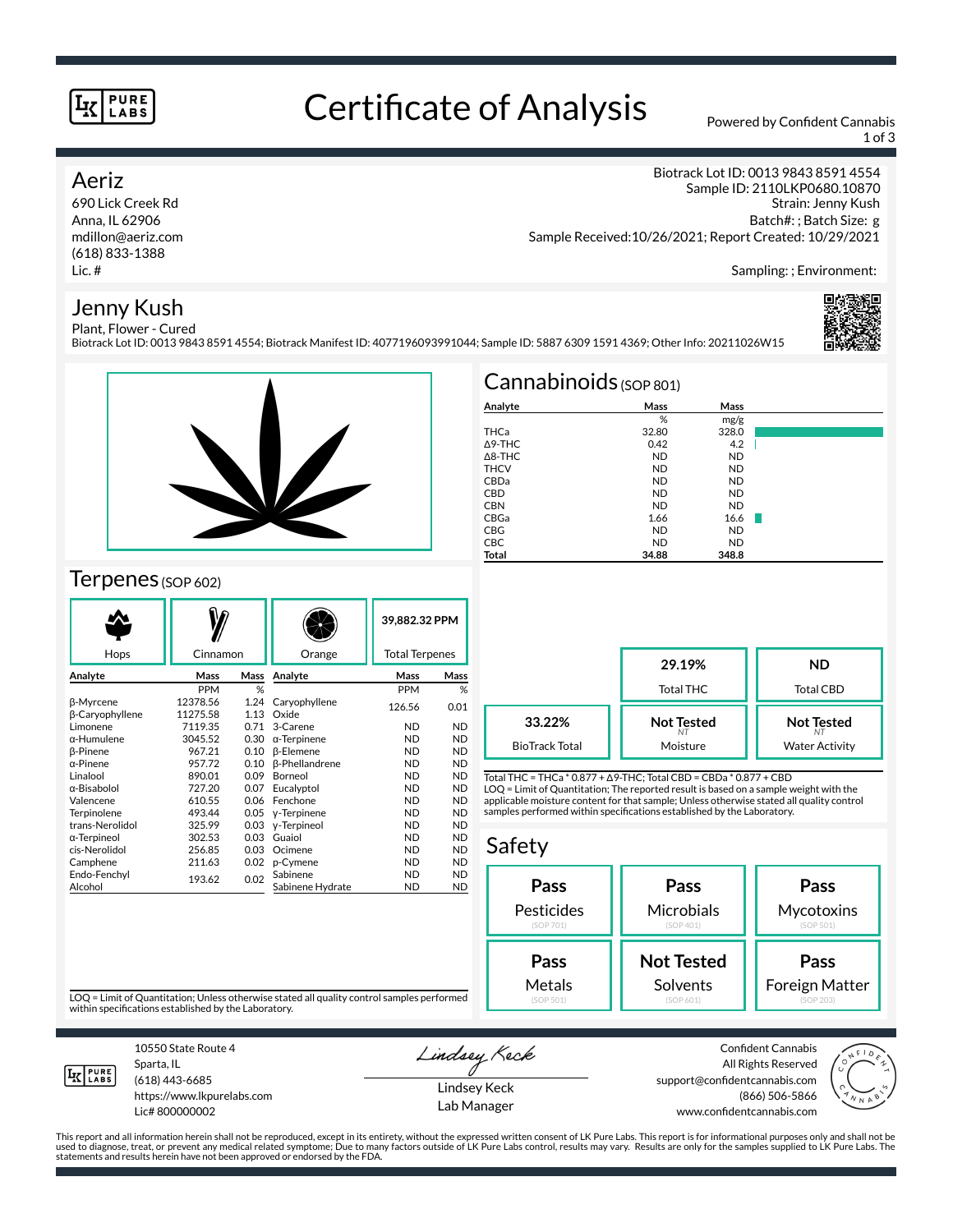#### **PURE** LABS

# Certificate of Analysis Powered by Confident Cannabis

2 of 3

#### Aeriz

690 Lick Creek Rd Anna, IL 62906 mdillon@aeriz.com (618) 833-1388 Lic. #

Biotrack Lot ID: 0013 9843 8591 4554 Sample ID: 2110LKP0680.10870 Strain: Jenny Kush Batch#: ; Batch Size: g Sample Received:10/26/2021; Report Created: 10/29/2021

Sampling: ; Environment:

#### Jenny Kush Plant, Flower - Cured

Biotrack Lot ID: 0013 9843 8591 4554; Biotrack Manifest ID: 4077196093991044; Sample ID: 5887 6309 1591 4369; Other Info: 20211026W15

| <b>Pesticides</b> |            |       |      | Pass          | <b>Microbials</b>                                                                                                                                   |            |       | Pass          |
|-------------------|------------|-------|------|---------------|-----------------------------------------------------------------------------------------------------------------------------------------------------|------------|-------|---------------|
| Analyte           | <b>LOO</b> | Limit | Mass | <b>Status</b> | Analyte                                                                                                                                             | Limit      | Mass  | <b>Status</b> |
|                   |            |       |      |               |                                                                                                                                                     | CFU/g      | CFU/g |               |
|                   |            |       |      |               | Aerobic Bacteria                                                                                                                                    | 10000      | ND.   | Pass          |
|                   |            |       |      |               | Bile-Tolerant Gram-Negative Bacteria                                                                                                                | 100        | ND.   | Pass          |
|                   |            |       |      |               | Coliforms                                                                                                                                           | 100        | ND.   | Pass          |
|                   |            |       |      |               | E. Coli                                                                                                                                             | $\circ$    | ND.   | Pass          |
|                   |            |       |      |               | Salmonella                                                                                                                                          | $\circ$    | ND.   | Pass          |
|                   |            |       |      |               | Yeast & Mold                                                                                                                                        | 1000       | 987   | Pass          |
|                   |            |       |      |               | TNTC = Too Numerous to Count; Unless otherwise stated all quality control samples<br>performed within specifications established by the Laboratory. |            |       |               |
|                   |            |       |      |               | <b>Heavy Metals</b>                                                                                                                                 |            |       | Pass          |
|                   |            |       |      |               | Analyte                                                                                                                                             | <b>LOO</b> | Mass  | <b>Status</b> |

| Analyte  | loc        | Mass       | <b>Status</b> |
|----------|------------|------------|---------------|
|          | <b>PPM</b> | <b>PPM</b> |               |
| Arsenic  |            | <b>ND</b>  | Pass          |
| Cadmium  |            | <b>ND</b>  | Pass          |
| Chromium |            | ND         | Pass          |
| Lead     |            | ND         | Pass          |
| Mercury  |            | <b>ND</b>  | Pass          |

LOQ = Limit of Quantitation; Unless otherwise stated all quality control samples performed within specifications established by the Laboratory.

| <b>Mycotoxins</b> |     |            |            | Pass        |
|-------------------|-----|------------|------------|-------------|
| Analyte           | LOC | Limit      |            | Mass Status |
|                   | PPB | <b>PPR</b> | <b>PPB</b> |             |
| <b>B1</b>         |     | 0.10       | <b>ND</b>  | Pass        |
| <b>B2</b>         |     | 0.10       | <b>ND</b>  | Pass        |
| G1                |     | 0.10       | <b>ND</b>  | Pass        |
| G2                |     | 0.10       | <b>ND</b>  | Pass        |
| Ochratoxin A      |     | 0.10       | <b>ND</b>  | Pass        |

LOQ = Limit of Quantitation; Unless otherwise stated all quality control samples<br>performed within specifications established by the Laboratory.

LOQ = Limit of Quantitation; Unless otherwise stated all quality control samples performed within specifications established by the Laboratory.

10550 State Route 4 Sparta, IL

Lindsey Keck

Confident Cannabis All Rights Reserved support@confidentcannabis.com (866) 506-5866 www.confidentcannabis.com



**IK PURE** 

(618) 443-6685 https://www.lkpurelabs.com

Lic# 800000002

Lindsey Keck Lab Manager

This report and all information herein shall not be reproduced, except in its entirety, without the expressed written consent of LK Pure Labs. This report is for informational purposes only and shall not be<br>used to diagnos